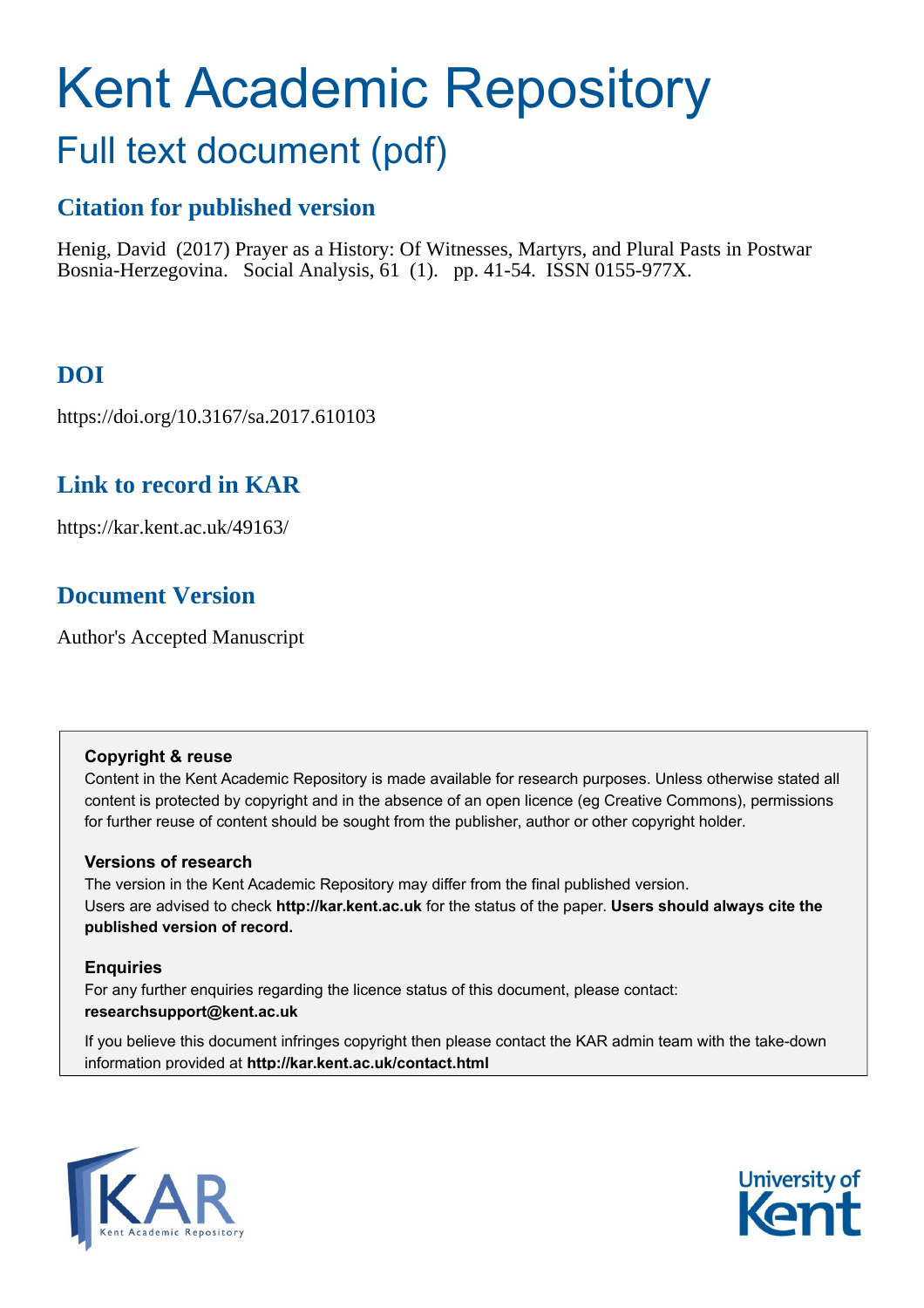#### **Prayer as a History: Of Witnesses, Martyrs, and Plural Pasts in Postwar Bosnia-Herzegovina**

David Henig School of Anthropology and Conservation University of Kent Canterbury CT2 7NR [d.henig@kent.ac.uk](mailto:d.henig@kent.ac.uk)

#### **Abstract:**

This paper explores how Muslims in Central Bosnia engage with the violent past, through acts of prayer, to make history. It traces two idioms articulated in prayers whereby Bosnian Muslims affectively apprehend, remember and temporalise the past: witness (*šahit*) and martyr (*šehit*). The two idioms, I argue, afford Muslims to reanimate recent critical events as the realms of personal moral-cum-temporal orientations rather than unreflectively partaking in an ongoing nationalisation of the past in the public discourses. This paper thus suggests to take seriously an act of prayer as a mode of historical consciousness – an assemblage of divergent sensibilities, materialities, practices and ethical conduct – in order to develop a more nuanced perspective on the past as actively and ethically in-the-making in the present.

**Key words:** Bosnia-Herzegovina, Critical Events, Historical Consciousness, Islam, Martyrdom, Past and Present, Prayer, Violence

**Word count** (excluding title, abstract and key words): 6,197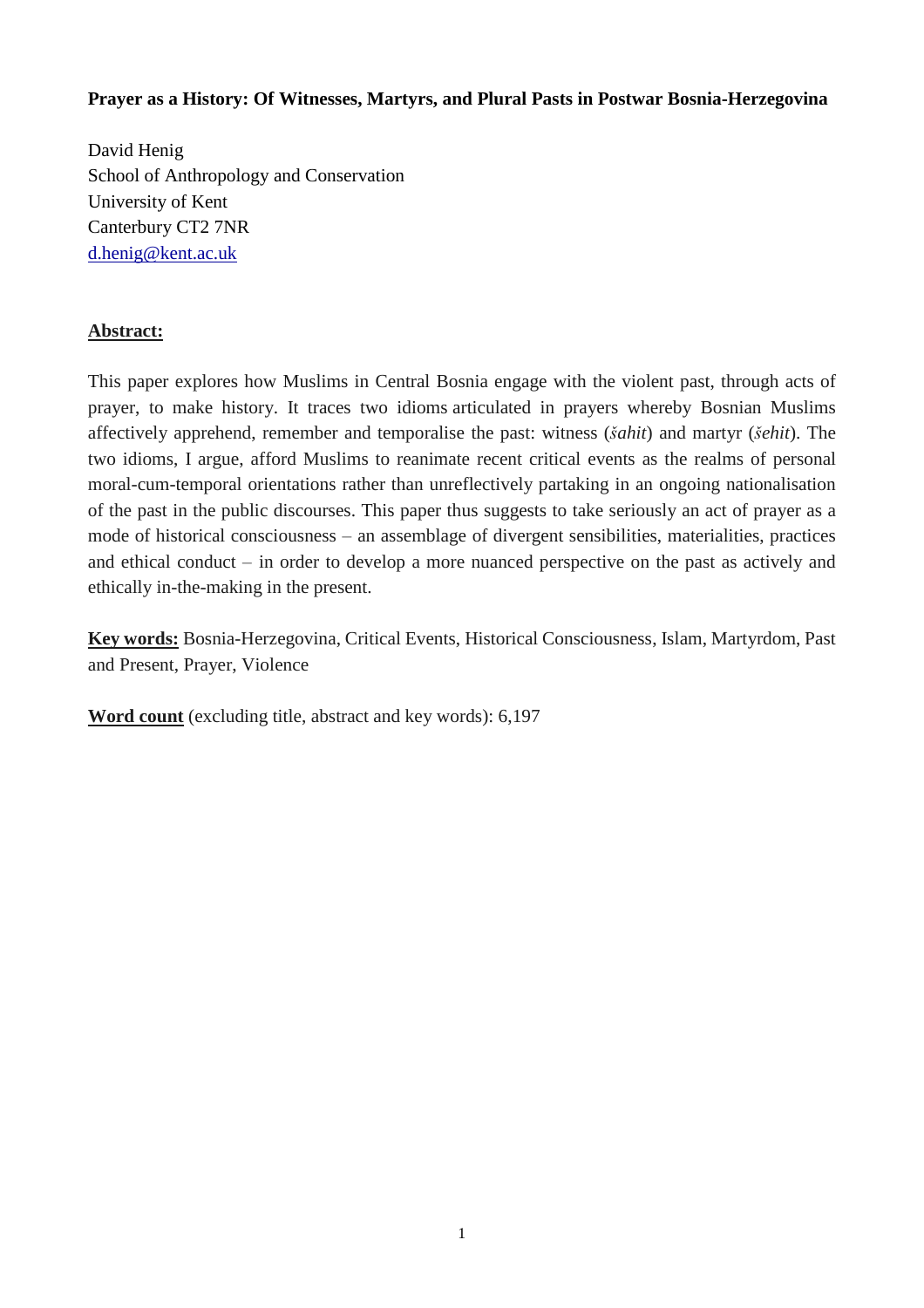#### **Prayer as a History**

'And at the end, one more prayer for Ottoman martyrs and for Bosniak martyrs', said the imam to the assembly of male Muslims who had gathered for one of the annual outdoor rain prayer feasts in the Central Bosnian highlands, in the summer of 2009. 'You are witnessing', the imam continued, 'by your prayers, by your presence here at this place, the history and continuity of Bosniaks in this region. You are witnessing and confirming our tradition that was sustained despite all the attempts to silence us'.

The very place of outdoor prayers (*dovište*), which the imam intertwined with a grand national narrative of the Bosnian war, suffering and survival in his speech, is nestled in the verdant foothills of the Zvijezda highlands, a historically significant Muslim area in Central Bosnia. The prayer site itself has an enormous old lime tree instead of a mihrab in its centre, facing in the direction of Mecca, and a cluster of old graves of unknown Ottoman soldiers to the rear, recognised in the vernacular as *šehitluci* – a burial site for Muslim martyrs. These graves are venerated by individual Muslims living in the vicinage, or further afield, during the year, in order to pray for the souls of the dead, and access divine blessing (*beričet*). For village Muslims, praying for the souls of the dead is a moment of remembrance as well as an act of vital exchange. Translated into the language of prayer economy, praying at a grave for the souls of the dead is an act that earns good deeds. The person receives in return fortune and blessing for the living. Thus, there is a perpetual exchange of blessings and prayers on the sacred sites that maintains vital relations between the past and the present (Henig n.d.). In turn, the recent war events have also been absorbed into the prayer economy of vital exchange, and have become part of the local histories.

This paper is an exercise in the ethnography of history (Hirsch and Stewart 2005; Lambek 2002), specifically focusing on how Bosnian Muslims, living in the historical imperial frontiers of the Ottoman and the Austro-Hungarian empires, make and experience history. An ethnography of history is understood here as 'the variety of modes in which people learn about and represent the past' (Stewart 2012: 7), which goes beyond linearised accounts of historical imagination and consciousness. One such attempt has been offered by Charles Stewart himself, based on his fieldwork in Naxos, Greece. For Naxos islanders, as Stewart (2012) persuasively demonstrates, this is an enduring and widespread dream faculty as a mode of islanders' engagement with the past. In his recent book, Stewart portrays the Naxos' dreamscape as an assemblage of the affective sensibilities, materialities, practices and moral-cum-temporal orientations that bundle Naxos islanders' historical consciousness together.

In Central Bosnia, I argue here, the mode of historical consciousness, whereby village Muslims engage with the past, can be attended to through the very act of prayer as the introductory vignette illustrates. Although the act of prayer is important for Muslims' individual eschatology (Henkel 2005), it also is oriented towards *the plural pasts*, as a cultural model of engagement with the dead, past events or places. Anthropologists have recognised that prayer is a mode of action with the capacity and efficacy to, 'invoke', or 'engage with' a multiplicity of agencies, relations, and exchanges (Fortes 1987: 22–36; Mauss [1909] 2003). In his writing on prayer, Marcel Mauss suggests that prayer is a mode of action that 'is often as rich in ideas and images as a religious narrative' (Mauss [1909] 2003: 22). We can then modify Mauss' argument and conceive of prayer as a mode of action that is often as rich in ideas and images as a historical narrative. Therefore, the act of prayer has the capacity to become, topologically speaking, a mode of action that maintains 'the insistent immanence of plural pasts' in the present (Argenti, this volume).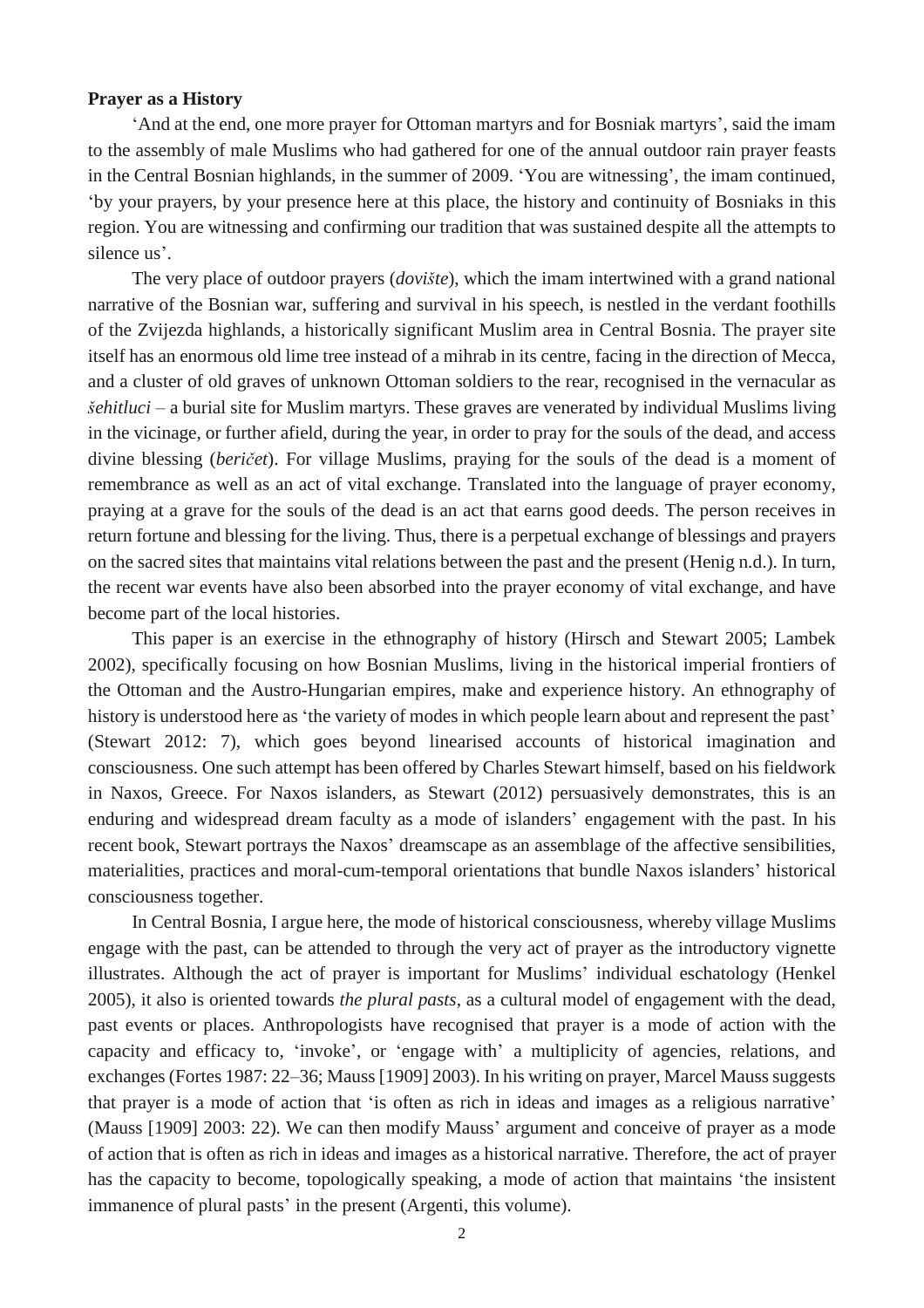The act of prayer as a mode of engagement with the plural pasts reanimates a widely held perspective on issues of post-Ottoman histories, memories, and temporalities, predominantly discussed as being in a fatal embrace with nationalism. Rather unsurprisingly, the prayers remembering Ottoman and Bosniak martyrs has also become an indispensable part of highly nationalised political life in post-war Bosnia-Herzegovina. However, praying for a good afterlife for the souls (*duše*) of the martyrs also continues to be apprehended by Bosnian Muslims as part of the individual ethical conduct of being a good Muslim. Put differently, these moments of remembrance are neither solely politically charged performances of Bosniak ethnonational identity, nor are they just instances of the nationalistic grand narratives that gained significant prominence in the Bosnian political life during and after the end of the 1990s war. The latter often dominates scholarship on post-war Bosnia-Herzegovina, but could be found in other war-torn, post-conflict polities when it comes to questions about the ways people and polities produce knowledge about their violent pasts (cf. Argenti and Schramm 2010). This perspective, labelled as politics of memory (Hacking 1996) reduces the rich texture of historical experiences into one dimension, that of a public political teleological discourse on collective identity and memory. However, as Nicolas Argenti argues in this volume, the great majority of memory literature ignores the immanence of plural pasts in the present. As Argenti puts it, 'the social fact is not the memory of the past, but its presence' in multiple instantiations. How can we then attend to such multi-temporalities in the lived human experience ethnographically?

In this paper I take the route of an ethnography of history to explore the nexus of memory politics with grassroots affective sensibilities, materialities, and practices as modalities of engagement with the past. This nexus constitutes and reconstitutes what I describe here heuristically as vernacular histories. Vernacular histories emerge as a nexus in which grand (nationalised) historical narratives, local historical consciousness and personal memories intersect. The nexus of these divergent moral-cum-temporal orientations and modalities of engagement with the plural pasts in the present is embedded in narratives and conversations as much as it is inscribed into the landscape and trees, buildings and ruins, or people's bodies (Henig 2012). Seen in this light, the highly nationalised public discourses is just one fold in the multilayered *topoi* of the past as it is lived and experienced in the present. Specifically, I focus on two local idioms of historical consciousness, that of witness (*šahit*) and martyr (*šehit*), emerging from the very act of prayer in particular sites of vernacular history. I trace how these idioms have become used more widely as a mode of engagement with more recent violent critical events, thus pluralising the experiences of the pasts in the present.<sup>1</sup> I argue that by tracing vernacular idioms, instantiated in specific moments of human situation, enables us to pinpoint how human actions interact with specific materials and places, and the realms of morality and politics, to become specific modes of moral-cum-temporal orientations towards the plural pasts in the present. It is this tension and negotiation between hegemonic and grand historical narratives, and grass-roots historical consciousness that I want to address in this paper.

#### **Framing: 'The War' as a Critical Event**

 $\overline{a}$ 

In her writing on the intersections of larger historical circumstances and everyday life, Veena Das coined the term 'critical events' (1996, 2007). Critical events, such as the Partition of India and Pakistan in 1947, or the Bosnian war in the 1990s, create a frame of reference for both the stories of

<sup>&</sup>lt;sup>1</sup> For the sake of space, engagement with the more distant Ottoman past could not be discussed here (see Henig 2014).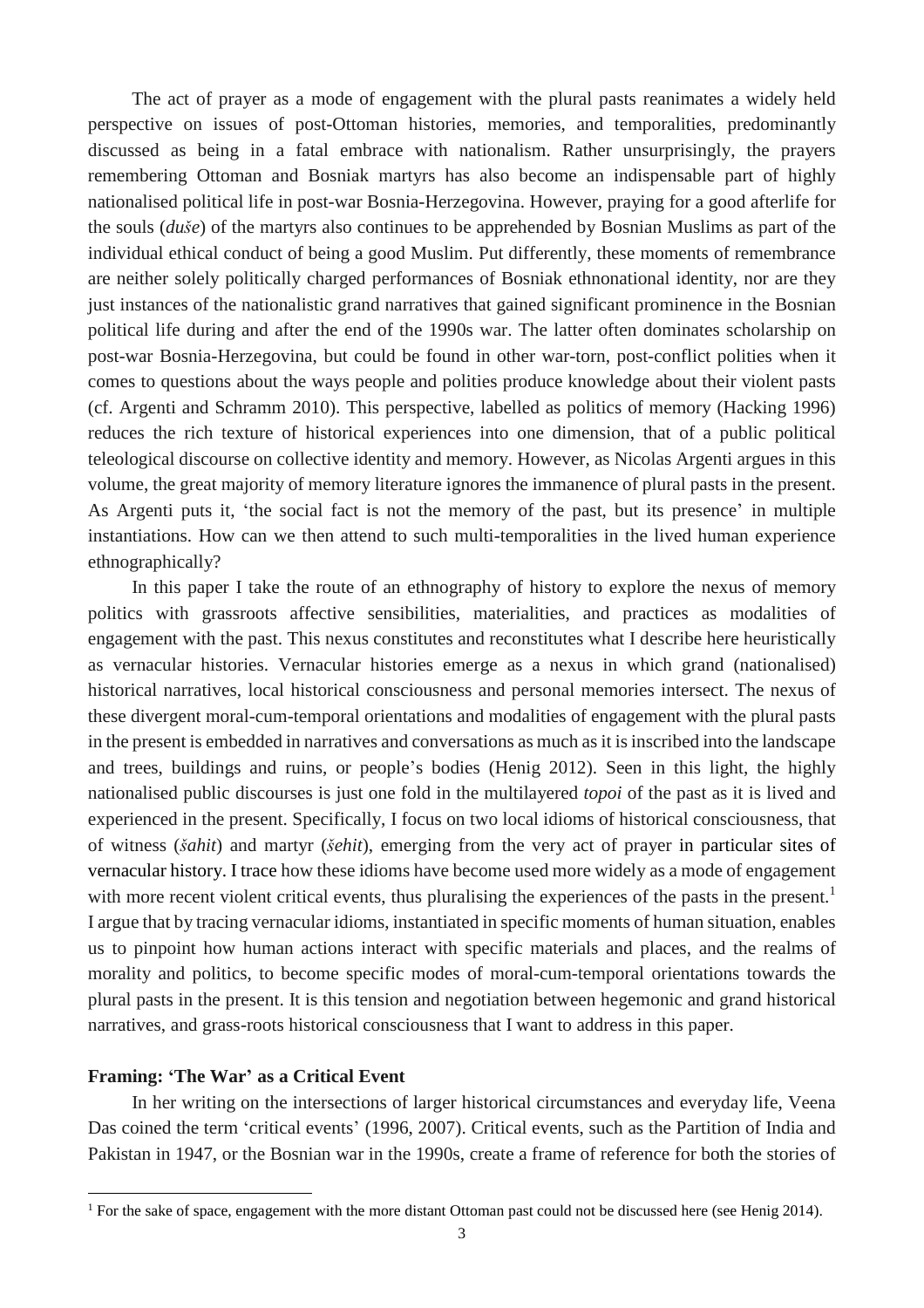individual lives as well as the stories of nations or communities. The concept of critical events provides a useful frame to explore how 'the memory of such events is folded into ongoing relationships' (Das 2007: 8), and thus how history, framed in critical events, is lived and shapes the present in a multiplicity of ways.

The emergence of prayers for Ottoman and Bosniak martyrs in post-war times, illustrates the play of 'critical events' in the historical consciousness of both Bosnian Muslims and in the nationalistic cosmology. The Ottoman past in the *topos* of historical consciousness is not always articulated so clearly in the public discoursesin post-war Bosnia-Herzegovina. Yet it intersects during the events of collective prayers such as the prayers for rain, or through personal interactions in search of fortune and blessing with the burial sites for Ottoman martyrs (*šehitluci*), scattered in the landscape. On the other hand, the Second World War and the recent Bosnian war in the 1990s in particular, are vividly articulated during these gatherings and framed as 'the war' (*rat*).

However, there is a disjuncture between 'critical events' as lived frameworks of reference of past–present relationships and a site of engagement with the past, and their appropriation in nationalist grand narratives and cosmologies (cf. Kapferer 1988).<sup>2</sup> This tension is not uniquely Bosnian (see other essays in this volume). In a similar vein, Michael Herzfeld described the disjuncture between *monumental* and *social time*. Monumental time is the frame of the nation-state based on bureaucratic measures of history – generic, reductive and supreme (Herzfeld 1991: 10). Social time, however, is manifold, affective and embodied – it is the time frame of everyday experience. Herzfeld documents how the nation-state recasts the past in terms of monolithic, chronological and thus teleological – nationalised – present, and creates 'traditional monuments', or 'gatherings', that often do not conform with everyday experiences, that is, with social time and vernacular histories.

Similarly, for Muslims in post-war Bosnia-Herzegovina, it is the most recent war, epitomised by the Srebrenica massacre, destruction of the bridge in Mostar and the Sarajevo siege, that forms the basis for bureaucratisation and monumentalisation of the past (cf. Hayden 2007; Wagner 2008), including the cult of martyrdom of Bosniaks killed during the conflict (Bougarel 2007). This process of monumentalisation of the past in the present attempts to appropriate narratives of suffering and lost into the grand national narratives and cosmologies. However, the Bosniak politics of memory is not a unanimous process. These attempts to monumentalise critical events of the violent past – of martyrdom for example – resonate as much as provoke anxieties among Bosnian Muslims, who have themselves witnessed the violence and suffering during the war and by participating in the monumentalised critical events. The two local idioms of historical consciousness, that of witness (*šahit*) and martyr (*šehit*), that emerge during acts of prayer and also in the public discourses, thus capture the intricate relationship between 'monumentalised' and 'lived' critical events that co-create vernacular histories in Muslim Bosnia.

#### **Beyond Discoursology**

<sup>2</sup> Following Kapferer's work (1988) I use 'cosmology', rather than ideology, deliberately to study the relations between politics, imagination and action in the context of Bosniak nationalised politics.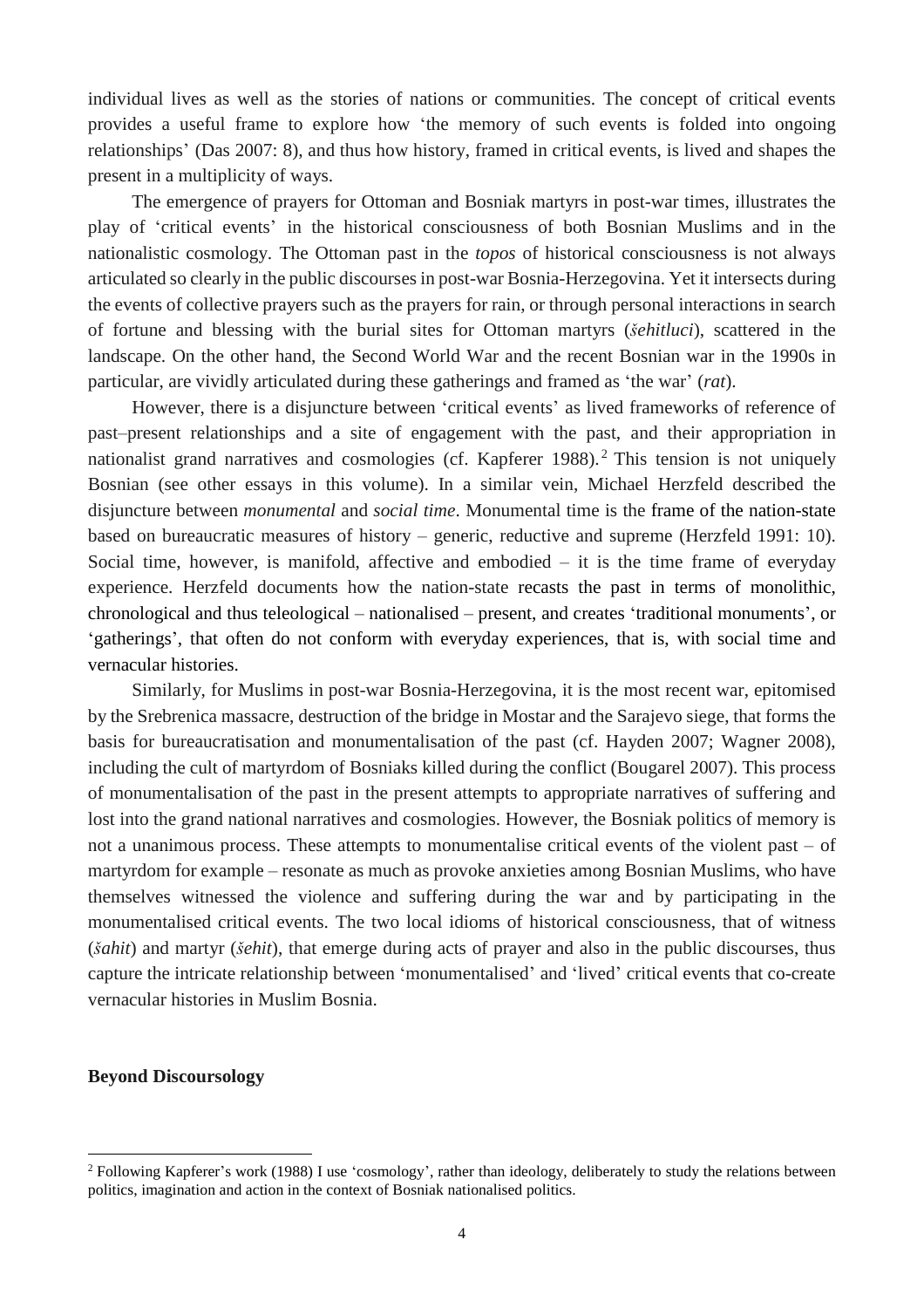During my fieldwork on vernacular Muslim cosmologies in Central Bosnia (since 2008) I could hardly avoid encountering the recent painful memories and atrocities of the 1990s war. 'The war' constitutes a significant framework of reference for talking about and reflecting on the past in the present, and on the present.<sup>3</sup> However, as argued above, it would be too easy to see such referential frameworks solely as highly nationalised public reflections and performances on past events. Rather the past is always immanently present in the present in multiple forms.

Indeed, in the municipalities and villages, commemorative monuments have been erected since the end of the war, reminding everyone about the atrocities of the conflict. In every village cemetery there are a number of martyr graves. Since the end of the war countless anniversaries and commemorative events have been launched, organised and institutionalised by the municipalities, cantons or the official Muslim body, the Islamic Community (*Islamska Zajednica*). Critical events have entered the textbooks, TV programmes and radio shows to be reinvoked regularly. In sum, the Bosnian war has been incorporated into Bosniak national cosmologies as the critical event, and has become a constitutive part of memory politics.<sup>4</sup> The war thus became a monumental mode of temporalisation of the past in the present.

Much has been written about how the critical events of the war have been embedded into national discourses on Bosniak collective identity and memory. What is somewhat lacking in these accounts is a more nuanced analysis of the nexus whereby nationalised critical events and vernacular histories co-create historical consciousness; specifically, how these critical events have been embedded into the cultural models and modes of engagement with the plural past in the present through such modes as prayers, holy sites visitations (*zijáret*) or caring for the sacred landscape as a way of making history.

To overcome the discoursology of the monumentalised past I therefore suggest tracing connections and entanglements between multiple forms of engagement with the past – such as politics of memory, nationalistic discourses or individual piety – rather than apprehend these as clearly separated, in order to understand vernacular history in-the-making. The emergence of the cult of martyrdom, and the shifting referential frameworks of the local idioms *šehit* (martyr) and *šahit* (witness) are particularly significant for understanding Bosnian Muslims' engagements with the plural pasts in the present. For the sake of space I shall briefly discuss only two examples of this process, that of the annual commemorative gathering of the Srebrenica massacre, and the less wellknown – but, for Muslims living in the Central Bosnian highlands, equally important – annual gathering Prayer for Martyrs in Solun nearby Olovo municipality.

#### **Of Martyrs**

 $\overline{a}$ 

The Srebrenica massacre, during which over 8,000 male Bosniaks were killed in 1995, has become an iconic trope of the violent dissolution of Yugoslavia. It has become a critical event that shapes historical consciousness for a great number of individuals and families, for the grand Bosniak national narratives, collective imagination and monumentalisation of the past. Srebrenica as a place indexes in the Bosniak political cosmology an *axis mundi* of the post-war Bosniak nation, where death, loss and rebirth come together. When thinking of Srebrenica as a past-present frame of

<sup>&</sup>lt;sup>3</sup> Thus, the collapse of the Yugoslav economy and the Federation are related to the critical event of the war; the dysfunctional post-war Federal state or the newly formed post-Dayton cantonal organisational structure;

unemployment; privatisation; healthcare, all are consequences of the war in one way or another.

<sup>4</sup> Wagner (2008: 238) gives an illustrative example of Serbian counter-narratives and counter-temporalisation.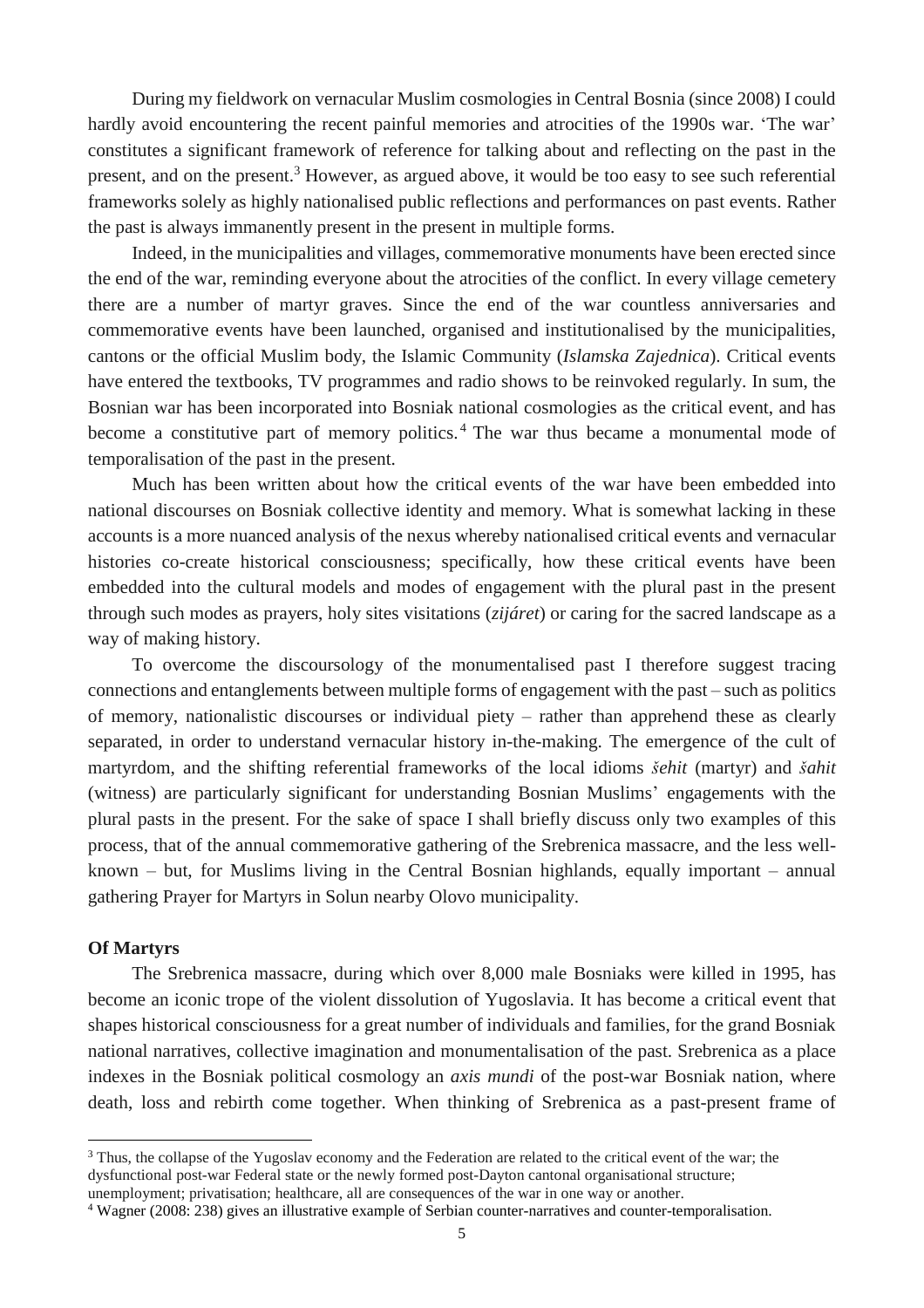reference, it is important to distinguish between the massacre as such, its individual memorialisation and subsequent collective monumentalisation.

In her lucid ethnography of the identification of the Srebrenica missing persons, Sarah Wagner (2008) explored in great detail the aftermath of the massacre. In particular, she analysed the complex entanglement of science, national politics and religious imagination in the processes of identification of the missing persons. Wagner describes the opaqueness of the interval of absence during which a person is missing, meaning neither dead nor alive, and thus for the time being suspended from history. The process of identification of dead bodies, then, is a form of re-temporalisation, bringing the identified persons back to history, and re-framing them in a new political cosmology as Bosniak martyrs.<sup>5</sup> More importantly, Wagner chronicles the Srebrenica memorial service as it developed during the early 2000s, culminating in 2005, on the 10th anniversary of the massacre, and its overall institutionalisation and monumentalisation. She documents *how* and *why* Srebrenica became the most important and most media-covered commemorative event in post-war Bosnia-Herzegovina.

I am sympathetic with her analysis but I would like to move it a step further. Specifically, I am concerned with the relationship between the Srebrenica massacre as a critical event, its cult of martyrs and how these intersect with moral-cum-temporal knowledge about the past in the present outside of the immediate Srebrenica context, here in Central Bosnian highlands. I ask what the memories of the massacre and its monumentalisation *do* to moral-cum-temporal orientations *outside* the memorial site, or to individuals who did not necessarily lose anyone in the massacre, and yet have been encompassed in the grand national narratives of Srebrenica suffering as well, as Bosnian Muslims, and as witnesses of the war.

According to Wagner (2008: 213), the annual commemorative gathering in Srebrenica is not a Muslim pilgrimage, though an inevitable part of the gathering is a collective daily prayer (*namaz*), followed by *dženaza* (Muslim funeral), for newly identified bodies. However, I shall suggest that we should not hurry to draw the lines of separation between commemoration and the act of prayer so quickly. Despite the ongoing monumentalisation of the Srebrenica massacre, the commemorative service and burial of newly identified bodies, the gathering is now leaning towards a pilgrimage for many Bosnian Muslims. Let's look more closely at the very choreography of the gathering. During the commemorative event in 2009, the grand mufti Mustafa Cerić, after his speech, when he was about to start prayers, explained that the prayer will effectively be joined two of the five daily prayers (midday and afternoon prayers) because people in the audience are pilgrims, and that is what a journeying Muslim normally does. Moreover, he kept addressing the audience as 'pilgrims' (*putnici*) throughout the gathering. Furthermore, the date of the event, 11th July, has also been introduced into *Takvim*, which is the official Muslim religious calendar, issued by he Bosnian Islamic Community, and used daily by pious Muslims to decipher exact prayer times, and also for following important dates of feasts and pilgrimages. Thus, the attendees at the annual gathering are not just relatives of the newly identified martyrs. For many Bosnian Muslims to attend the Srebrenica annual gathering is a patriotic performance as much as a pious act in the individual ethical conduct of being a good Muslim. Hence participation in the Srebrenica gathering has become a way for an increasing number of Bosnian Muslims, who did not necessarily lose anyone in the massacre, to relate to this critical

<sup>5</sup> For a similar argument on the recovery of missing persons in Cyprus see Sant Cassia 2005. For the involvement of science in fabricating historical consciousness see Stewart 2012: 62. Verdery (1999) describes similar instances of the political lives of dead bodies comparatively.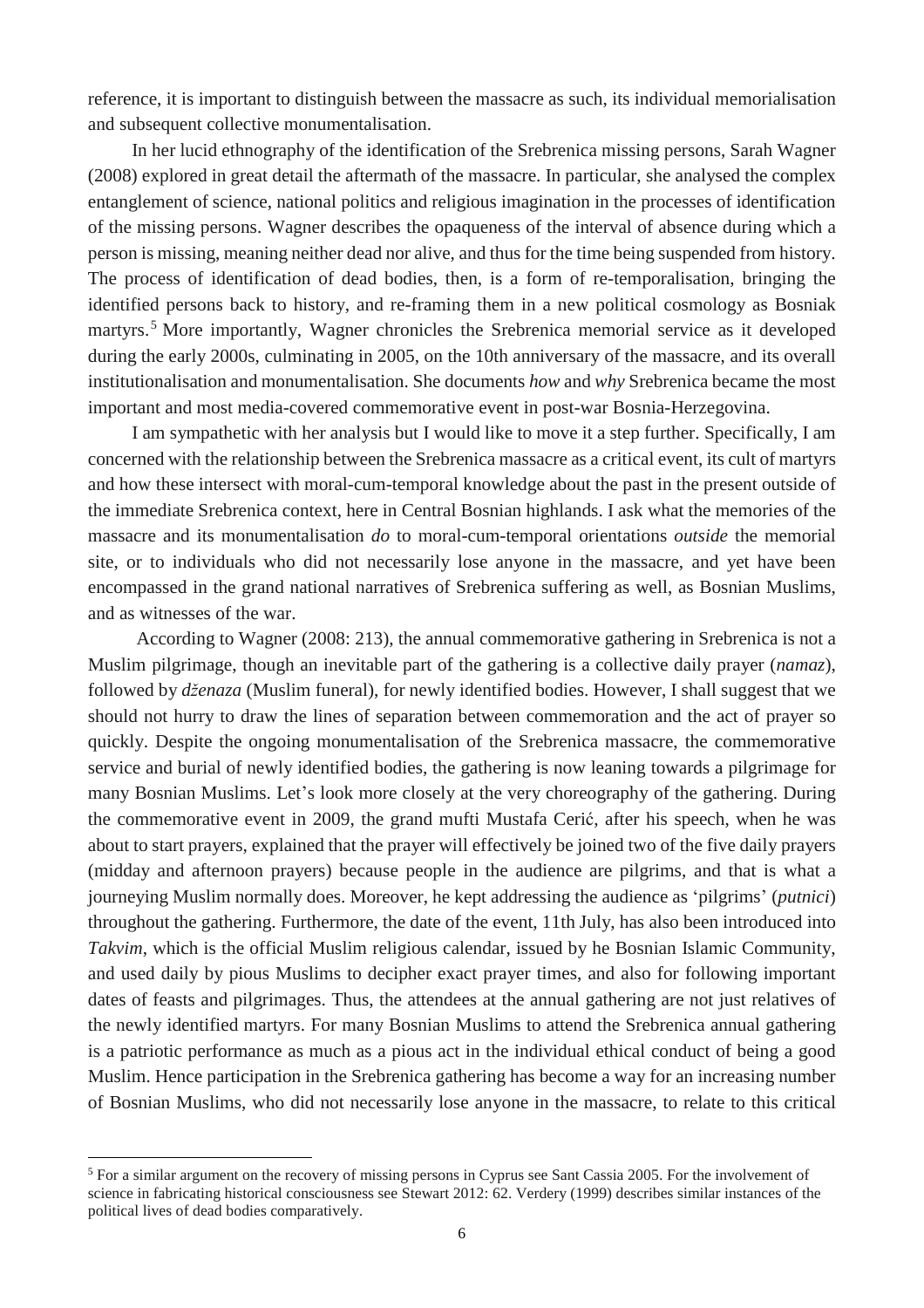event of the past in the present, through visiting, pilgrimage, commemoration or prayers for the deceased martyrs.

During my fieldwork in the Central Bosnian highlands, the memorial service on 11<sup>th</sup> July was widely and vigorously discussed by many village Muslims over coffee and neighbourhood visits, as well as during Friday sermons (*džuma*) in the mosques. The local branches of the Islamic Community organised bus trips on that date, usually free of charge. One of the recurring themes in daily conversations was 'who has already been there', or 'I would like to attend at least once in my life'. 6 To ask my friends whether going to Srebrenica was a pious or patriotic act, would not make much sense. So 'why do you feel so strongly that you should go there?' I asked my friends Mujo, Ika, Nijas and other villagers. The straightforward reply was 'I want to pray there for the souls of the martyrs, and thus witness what happened'. And the local way to do engage with the past in the present is to venerate the site and pray.

However, this is not the only way villagers commemorate and relate to critical past events in the present. Let me invoke Veena Das' argument again. Critical events create a frame of reference for the stories and memories of individual lives, and help to make sense of the shattered world in their aftermath. Indeed, the Srebrenica events were the focus of attention for many days before and after the memorial date. So for example in 2009 I briefly visited the capital, Sarajevo, before the date of Srebrenica massacre. On the way back to the villages I travelled on a bus with a few known faces from the municipality, and when gathering news and gossip without even asking about the upcoming Srebrenica commemorative events, I was told 'nothing happened, it's been raining all the time. It will last till Sunday, after the funeral in Srebrenica is over. It's always been like that, because the sky is crying as well'. When I eventually arrived at the village where I was staying, I was given almost the same explanation, 'the sky is crying, the rain is Allah's tears'.

It was not just the weather that resonated and invoked the events of the past in the present. On the commemorative day the village was silent, people stayed in their homes, watching live broadcasting from Srebrenica, and other documentaries and programes on TV, and the village sawmills did not run. While watching TV programes about Srebrenica and discussing them, villagers invoked their own recollections and memories of the critical time. At one moment, one of the women in the room, Ika, burst into tears, and started telling an at the time seemingly idiosyncratic story to us, as we were sitting round the table:

'I was living in a place nearby Kladanj. Many refugees from Srebrenica passed through the village at the time. It was quite common for the buses to stop there, and we brought water and bread for refugees. Sometimes, we took them into the house, to let them have a shower, rest a little bit, eat something. My sister once brought four girls [as she says this, Ika is breathlessly crying]. They were traumatised and in shock, they were stressfully holding each others' hands, so when my sister offered them a shower they couldn't because the girls were still holding each other's hand, that's how frightened they were, they simply couldn't. It was so painful for me, I took them to our bedroom, opened the wardrobe and told them "feel free to take any item of clothing", to make them feel more relaxed. They didn't take anything, just a little bit of food.'

<sup>&</sup>lt;sup>6</sup> The same argument Muslims use when talking about the hajj pilgrimage.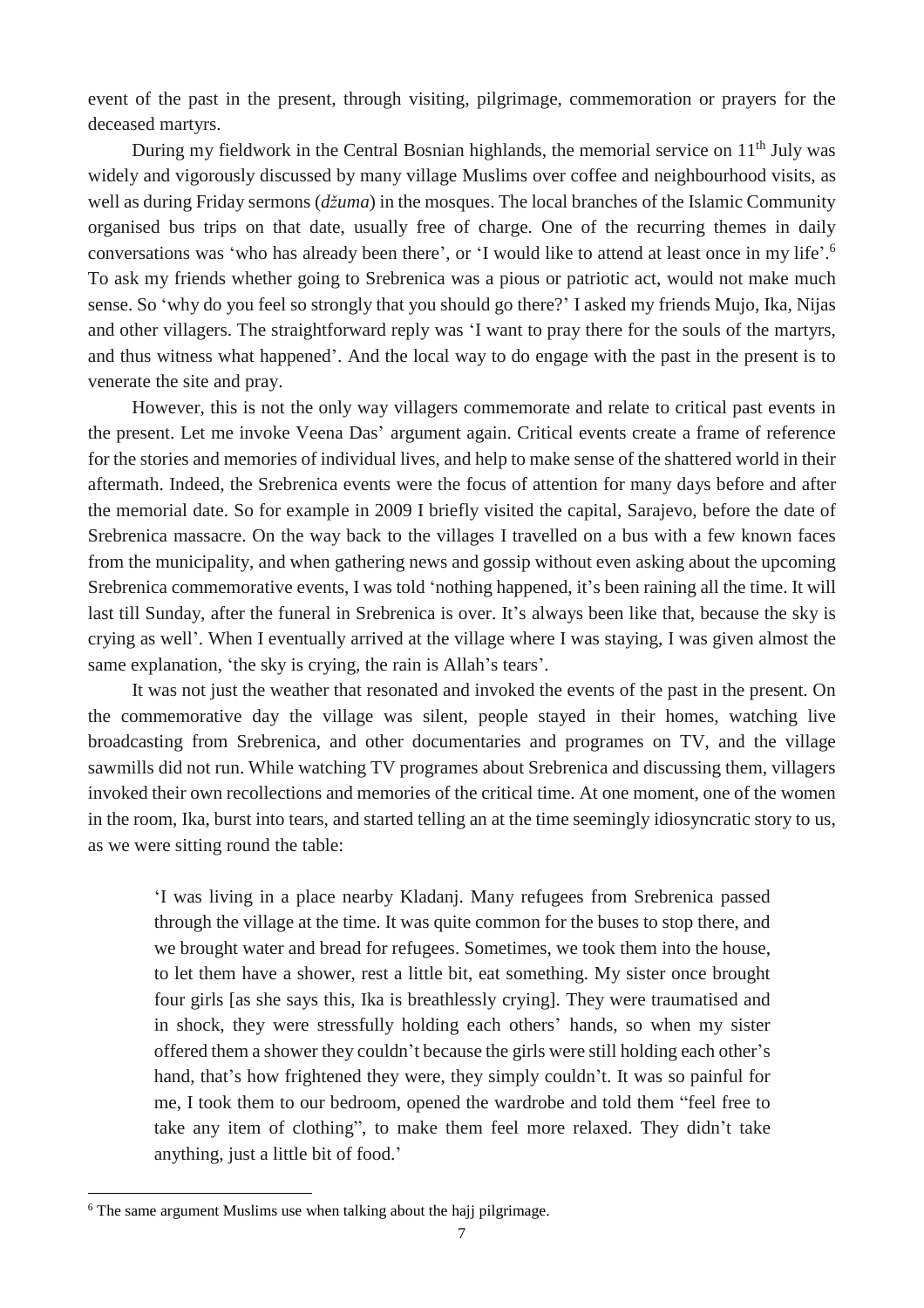For Ika, the Srebrenica massacre intersects with the memory of this traumatic moment of witnessing something she could not, and still cannot fully comprehend. Rather than partaking in a monumentalised commemorative service as a mode of invoking the past in the present, for many villagers such as Ika the mode of invoking the critical events is an *affective* and *experiential* one: witnessing rain as Allah's tears, or remembering trembling bodies, four pairs of hands stressfully holding each other, and as a gesture of hospitality to reassure the refugees about shared social intimacy - 'feel free to take any item of clothing' - that remained unheard and haunts Ika in her memories to this day.

In a similar vein, Charles Stewart (2012) and Yael Navaro-Yashin (2012) have shown that there is not necessarily any causality or linearity in linking the past and the present in the production of historical consciousness. What brings the moral-cum-temporal orientations together is often a matter of *affect*, emerging in the singularity of situations. Affect is inherent to gestures and the intensity of emotions and feelings. By taking these singular situations seriously while looking at people's engagement with the past to make history, we might thence overcome the main obstacles for ethnography of history – linearity, causality, chronology or monumentalisation – that is, a Western model of historicism. Hence Stewart's call for the study of 'nonchronological' modes of historical consciousness (Stewart 2012: 9ff., 37ff.), in which affect is a pertinent mode to be ethnographically explored. We can thus read also Kathleen Stewart's experimental work on affect, understood as 'an idiosyncratic map of connections between a series of singularities' (2007: 4–5). In turn, Ika's seemingly idiosyncratic story can then serve as an example of affective modes of historical consciousness, in which 'affects highlight the question of the intimate impacts of forces in circulation. They are not exactly "personal" but they sure can pull the subject into places it didn't exactly "intend" to go' (Stewart 2007: 40), which equally applies to the critical events of the war and its impact on ordinary lives in a post-conflict polity (Navaro-Yashin 2012). To return to the case discussed here, despite its monumentalisation in the commemorative centre in Srebrenica-Potočari and in public discourses on the martyrdom, the critical event of the Srebrenica massacre intersects outside the officialdom, grand national narratives and the place as such with vernacular histories, witnesses, and their affective modes of engagement with the past in multiple waysthat escape its monumentalisation.

#### **Embedding Martyrs into the Sacred Landscape**

The annual gathering known as Prayer for Martyrs in Solun (*Šehidska dova u Solunu*) belongs to a different scale of attention and monumentalisation. In the verdant area (*harem*) around the local mosque a graveyard for 140 martyrs from the region was systematically created after the war. If we use Wagner's framework, the gathering that has been organised here since the end of the war can be described solely as a commemorative one, without any annual funerals (*dženaza*) unlike in Srebrenica. The great majority of bodies buried in Solun are not of formerly missing persons who would be recently identified. On the contrary, the bodies are of exactly known martyrs who were either buried here during the war because of an underground war hospital in its vicinity, or those who were buried originally elsewhere and subsequently reburied in Solun. Therefore, the Solun martyr graveyard is a commemorative site assembling the bodies from various corners of the highlands, rather than a place witnessing anything comparable to mass atrocities in Srebrenica, Korićanske Stijene or Stupni Do.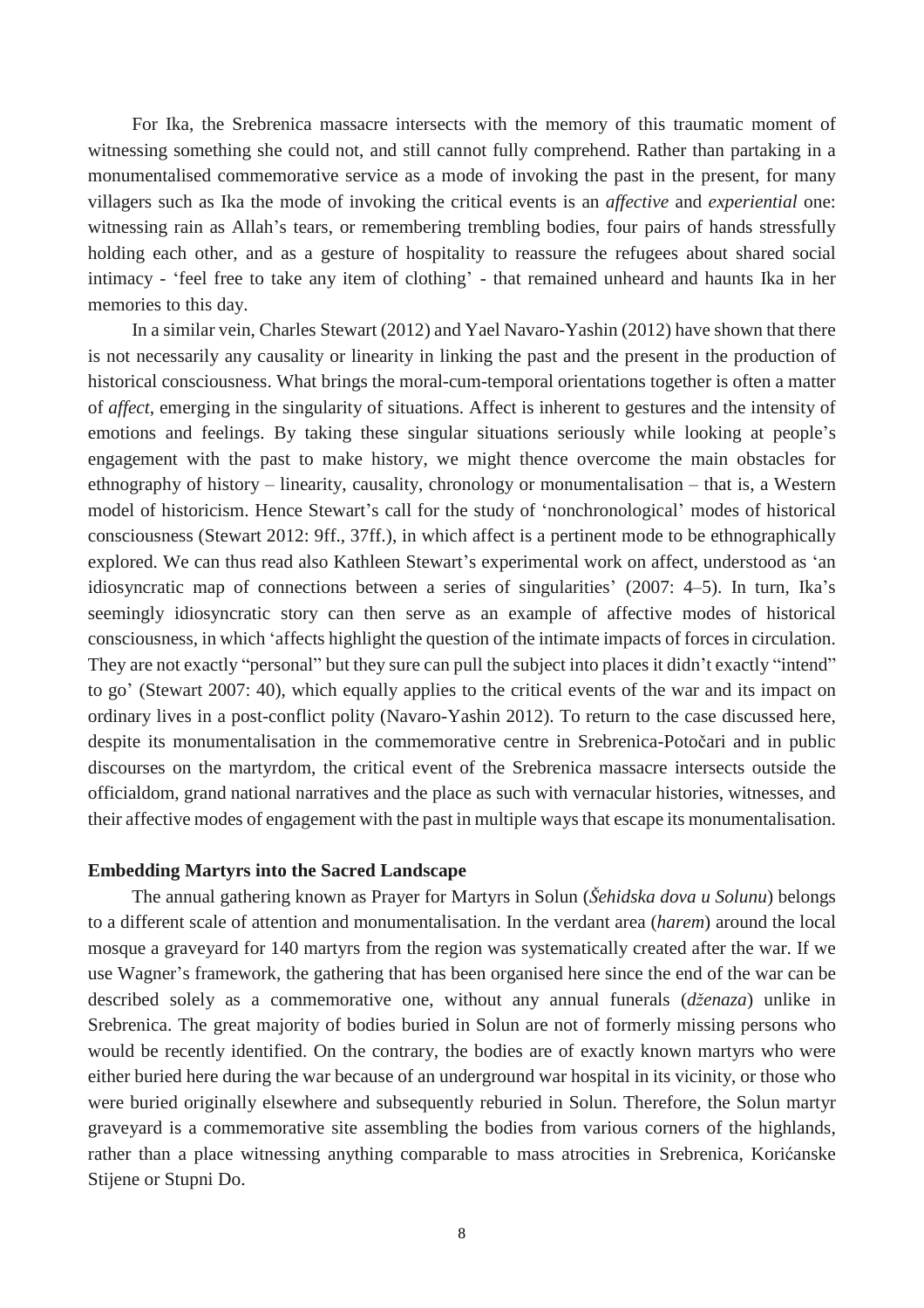The question arising is how such gatherings, that do not index any singular locally-embedded event from the past but 140 micro-stories of sorrow and suffering, came to be framed or invoked in the present as a matter of history and collective remembering. If we adopted the conventional constructivist framework based solely on public discourses, we would arrived at a conclusion that this is just one of the many locally orchestrated politico-religious commemorations that mushroomed after the war to forge collective identity and national memory, with less media attention and political publicity by Srebrenica standards. Yet it is probably the single most important, emotionally charged, and arguably one of the biggest annual gatherings in the region, attracting hundreds of female and male Muslims of different walks of life, that emerged after the war in the Zvijezda highlands. From the point of view, which I pursue in this paper, the arising question is how such gatherings of collective prayers for martyrs have been animated as the realm of moral-cum-temporal orientations in which the acts of witnessing, enacted in prayers, relate the living to the dead, and the present to the past and vice versa. To engage with this question Isuggest taking the local ritual calendar and practice of piety ethnographically seriously as modes of historical consciousness.

It is not accidental that the commemorative gathering is called *Šehidska dova* - a prayer for martyrs. Here attention needs to be paid to the word *dova* that is usually translated as 'prayer'. However, the word *dova* is used interchangeably for a specific individual or collective prayer, as well as for indoor or outdoor prayers (for example for rain, *dove za kišu*). The latter operate within a highly elaborated ritual calendar (cf. Henig n.d.) into which, I will illustrate shortly, the commemorative gathering indexing the critical war events has been incorporated. Outdoor prayers have a long-lasting continuity in Central Bosnia dating back to the Ottoman times, and thus pluralising the pasts in the present. The places of gatherings and worship, known as *dovišta,* can be found around the old Islamic tombs or mausolea*,* but also around the top of the hills, springs, caves and lime trees (Hadžijahić 1978).

Furthermore, there is a fixed date for the annual prayer at respective sites in the local ritual calendar. The dates are reckoned from counting respective weeks either after *Jurjevdan* (6th May, derived from the Orthodox Calendar) or *Alidjun* (2nd August). Prayers reckoned after *Jurjevdan* are known as Jurjev's prayer (*Jurjevske dove).* This period is in the local figurative language associated with rain and water, hence prayers for rain (*kišne dove),* and also with the processes of growing crops, grass and later with haymaking.<sup>7</sup> The mid-summer period is marked by *Alidjun* and the prayers are known as Alidjun's prayers (*Aliđunske dove).* The period around *Alidjun* is associated with sun, storms and fires. Thus, activities after *Alidjun* are associated with work on the fields and harvest.

The cycle of prayers for rain along with the days of *Jurjevdan* and *Alidjun* are a means of temporalisation of ritual activities, commemoration as well as work activities and time-reckoning more generally. Yet the ritual calendar is codified. The official organisation of the prayers is under the competence of the local office of the Islamic Community of Bosnia-Herzegovina*.* The office is also responsible for preparing a printed schedule (*raspored dova*) for all places where the prayers take place in the region. The schedules are distributed then from April onwards in the mosques during Friday sermons, though the majority of villagers know most of the dates by heart. And the prayer for martyrs in Solun appears on the printed schedule of prayers for rain as well; namely as the last, 20th *dova*, scheduled on 20th August.

<sup>&</sup>lt;sup>7</sup> The Srebrenica commemorative gathering takes place at this time, hence villagers' frequent references to rain.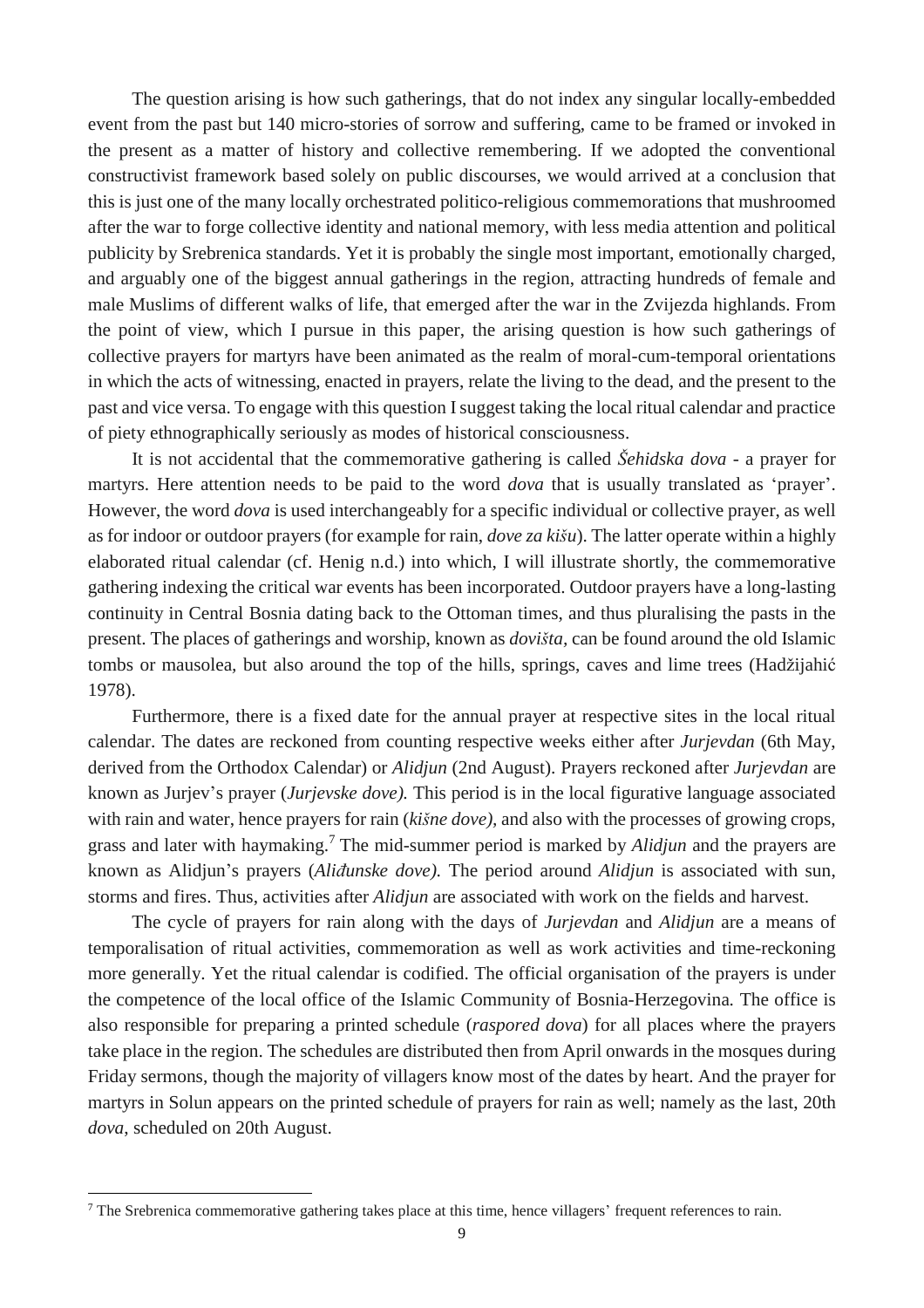Although the commemoration of the martyrs in Solun has been incorporated into a formalised scheme of temporal management by the Islamic Community, as in the case of the Srebrenica commemorative gathering, it cannot be interpreted solely as a matter of monumentalised memory. The prayer gathering in Solun is simultaneously part of the ritual calendar, and of personal moralcum-temporal orientation for Muslims in the highlands. Put differently, the prayer for martyrs in Solun belongs to a different temporal register that is embedded in vernacular histories and cosmologies. These are inseparable from a certain mode of action, recognised as acts of witnessing (*svjedočenje*) through prayer (*dova*) as a mode of invoking the past in the present.

This paper started with a vignette from a prayer for rain, and showed that Muslims who venerate these sacred sites come and pray for the souls of martyrs to bear witness to the past in the present. At the same time, however, veneration of the sites and praying there is an act of vital exchange of praying that earns good deeds, fortune and blessing (or needed rain during the agricultural season) for the living. Put differently, vital exchange helps to maintain vital relations between the living and the dead, and, in turn, between the past and the present. This is the cultural model of temporalisation and engagement with the past into which the recent war events have been absorbed in the highlands, including the Prayer for martyrs in Solun, and thus became part of the local vernacular histories. The annual gathering has simultaneously become a commemorative event, part of the local tradition of veneration of a sacred site, as well as incorporated into the agro-ritual calendar associated with regenerative symbolism (cf. Bringa 1995). Therefore, what we can observe is how the prayer for martyrs in Solun, has become rather a reversal of the monumentalising process of martyrdom. What is at play here is a multiplication of temporalisation, a topological dimension of time: war–post-war, rhythms of sacred–profane, ritual calendar–memory politics, and their approximation into frames of reference that shape the local historical consciousness, and the relationships between the past and the present in multiple ways.

#### **Conclusion**

In this paper I outlined the manifold ways of making history in Muslim Bosnia. The paper focused on the 1990s war apprehended as a critical event and the modes of historical consciousness Bosnian Muslims produce to engage with it. There are undoubtedly a number of tensions and negotiations between the ways the critical event has been subsumed into the hegemonic and grand nationalised historical narratives, and the grass-roots historical consciousness, memories and experiences of the past. To overcome these tension and disjunctures the paper took the route of an ethnography of history to explore the nexus of memory politics with the grassroots affective sensibilities, materialities, and practices as modalities of engagement with the past, that co-creates vernacular histories. I argued that for Muslims in Central Bosnia, the act of prayer is *the* mode of engagement with the past, instantiated in interactions with specific materials and places, individual ethical conduct and prayer economy. Specifically, I traced two idioms of historical consciousness, emerging from the very act of prayer, that of witness and martyr. The two idioms articulated in the prayers help Bosnian Muslims to reanimate the recent critical events as the realms of personal moralcum-temporal orientations rather than unreflectively partaking in an ongoing nationalisation of the past.

To conclude, what seems crucial to me, if we want to engage with the ethnographic specificity of the immanence of the plural pasts of the critical events in the present, is that we need to follow an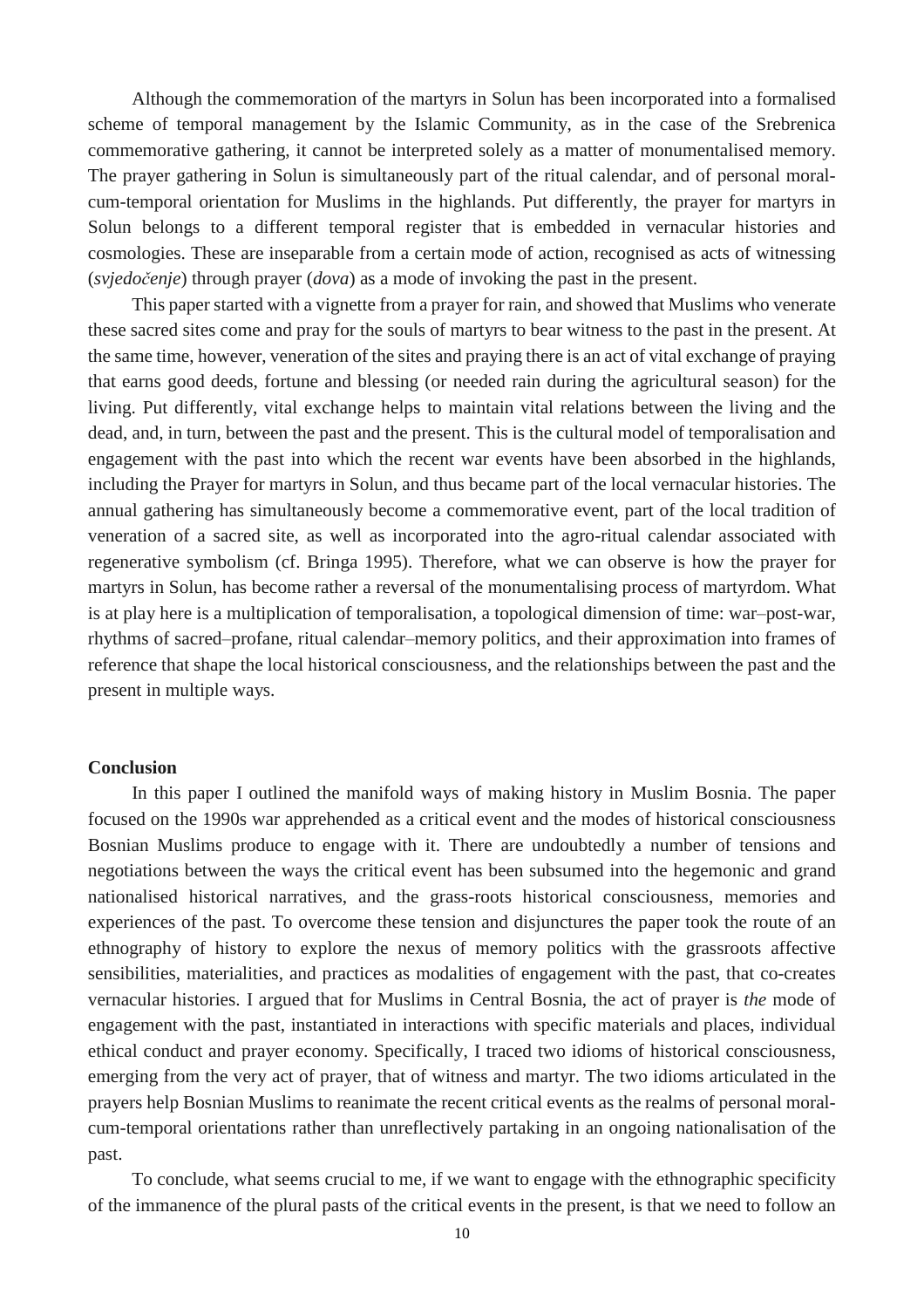analytical perspective that would *not* favour the forms of monumentalisation of the past, based on chronological and teleological model of time as the main foci of analysis. The process of monumentalisation of violent critical events itself implicates the violence of forgetting. It is done so by fabrication, purification, glorification and linearisation of certain fragments of the past while silencing, ignoring or deliberately excluding others. By participating in the monumentalisation process people themselves perpetuate and maintain the process of purification of the past. In turn, anthropologists engaging solely with public discourses and public conversations without paying any attention to other interrelated domains and immanent modes of temporalisation and plural pasts in the present, unreflectively perpetuate the monumental histories as well, as if this were the only way to produce knowledge about the past. Therefore I concur with Charles Stewart's suggestion (2012: 9) to take the modes of invoking the past in the present - such as dreams, prayers, calendars or affect discussed earlier – *recursively* (Holbraad 2012; Stewart 2012: 9) as a way to reformulate our own theories and assumptions as to what qualifies as the very notion of history.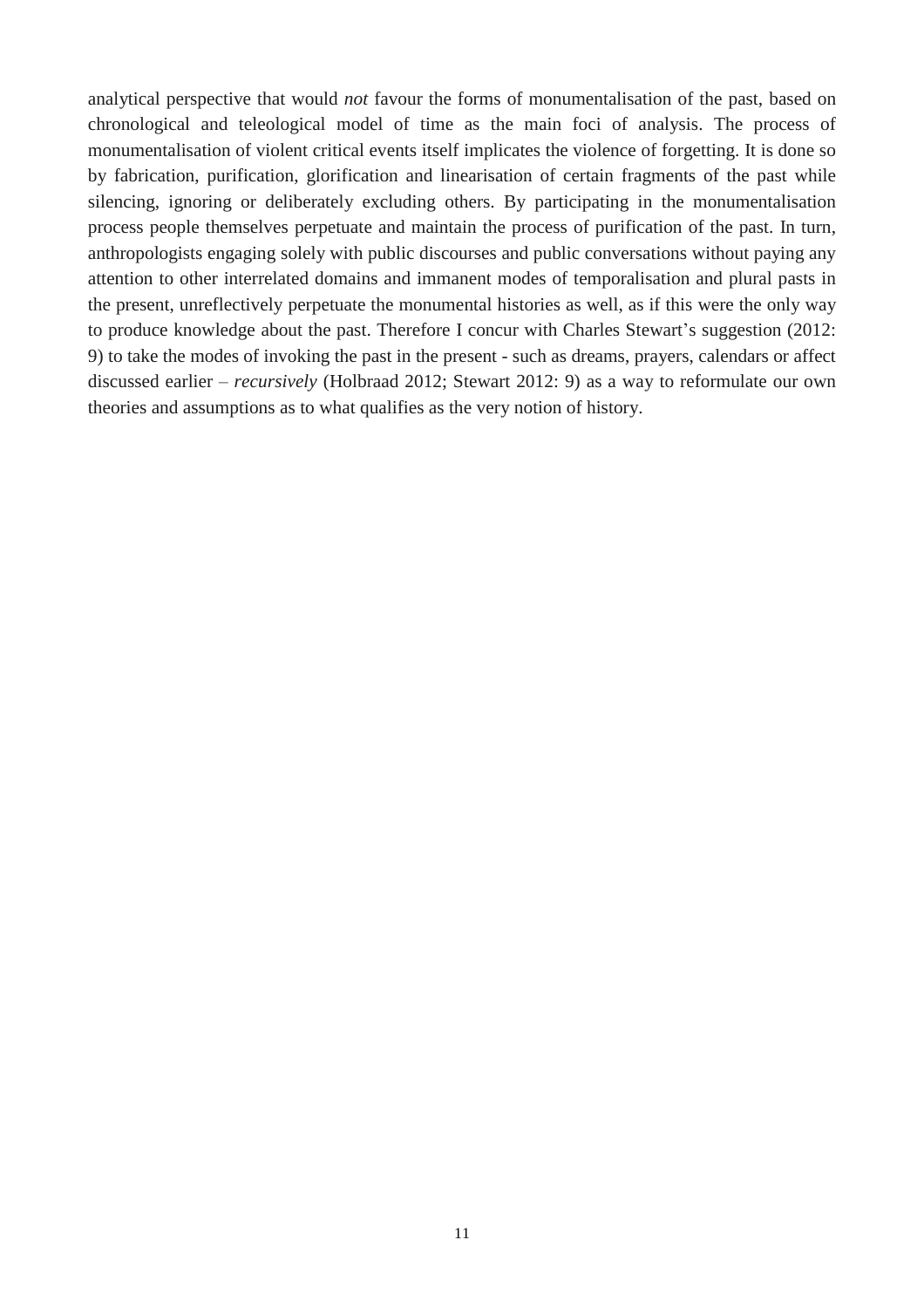#### **References**

Argenti, Nicolas, and Katharina Schramm, eds. 2010. *Remembering Violence: Anthropological Perspectives on Intergenerational Transmission.* Oxford: Berghahn.

Bougarel, Xavier. 2007. "Death and the Nationalist: Martydrom, War Memory and Veteran Identity amon Bosnian Muslims." Pp. 167–191 in *The New Bosnian Mosaic: Identities, Memories and Moral Claims in a Post-war Society, eds*. X. Bougarel, E. Helms, and G. Duijzings. Aldershot: Ashgate.

Bringa, Tone. 1995. *Being Muslim the Bosnian Way. Identity and Community in a Central Bosnian Village.* Princeton: Princeton University Press.

Das, Veena. 1996. *Critical Events: An Anthropological Perspective on Contemporary India.* Delhi: Oxford University Press.

— 2007. *Life and Words: Violence and the Descent into the Ordinary.* Berkeley: University of California Press.

Fortes, Meyer. *Religion, Morality and the Person: Essays on Tallensi Religion*. Cambridge: Cambridge University Press.

Hadžijahić, Muhamed. 1978. "Sinkretistički Elementi u Islamu u Bosni i Hercegovini." *Prilozi za Orijentalnu Filologiu* 28–29: 301–328.

Hacking, Ian. 1996. "Memory Sciences, Memory Politics." Pp. 67–88 in *Tense Past: Cultural Essays in Trauma and Memory, eds.* P. Antze and M. Lambek. London, New York: Routledge. Hayden, Robert M. 2007. "Moral Vision and Impaired Insight: The Imagining of Other Peoples' Communities in Bosnia." *Current Anthropology* 48, no. 1:105–131.

Henig, David. 2012. "Iron in the Soil: Living with Military Waste in Bosnia-Herzegovina." *Anthropology Today* 28, no. 1: 21–23.

––. 2014. "Contested Choreographies of Sacred Spaces in Muslim Bosnia." Pp. 130–160 in *Choreographies of Shared Sacred Sites: State, Religion and Conflict Resolution*, *eds*. K. Barkey and E. Barkan. New York: Columbia University Press.

––. *The Embers of Allah: Cosmologies of Vital Exchange in Central Bosnian Highlands*. (Book manuscript in preparation)

Henkel, Heinko. 2005. "Between Belief and Unbelief Lies the Performance of *Salât*: Meaning and Efficacy of a Muslim Ritual." *Journal of the Royal Anthropological Institute* 11, no. 4: 487–507. Herzfeld, Michael. 1991. *A Place in History: Social and Monumental Time in a Creatan Town.* Princeton Princeton University Press.

Hirsch, Eric, and Charles Stewart. 2005. "Introduction: Ethnographies of Historicity." *History and Anthropology* 16, no. 3: 261–274.

Holbraad, Martin. 2012. *Truth in Motion: The Recursive Anthropology of Cuban Divination.* Chicago: Chicago University Press.

Kapferer, Bruce. 1988. *Legends of People, Myths of State: Violence, Intolerance, Political Culture in Sri Linka and Australia.* Washington: Smithsonian Institution.

Lambek, Michael. 2002. *The Weight of the Past: Living with History in Mahajanga, Madagascar.* Basingstoke: Palgrave Macmillan.

Mauss, Marcel. [1909] 2003. *On Prayer.* Oxford: Berghahn.

Navaro-Yashin, Yael. 2012. *The Make-Believe Space: Affective Geography in a Postwar Polity.* Durham: Duke University Press.

Sant Cassia, Paul. 2005. *Bodies of Evidence: Burial, Memory and the Recovery of Missing Persons in Cyprus.* Oxford: Berghahn.

Stewart, Charles. 2012. *Dreaming and Historical Consciousness in Island Greece.* Harvard: Harvard University Press.

Stewart, Kathleen. 2007. *Ordinary Affects.* Durham: Duke University Press.

Verdery, Katherine. 1999. *The Political Lives of Dead Bodies: Reburial and Postsocialist Change.* New York: Columbia University Press.